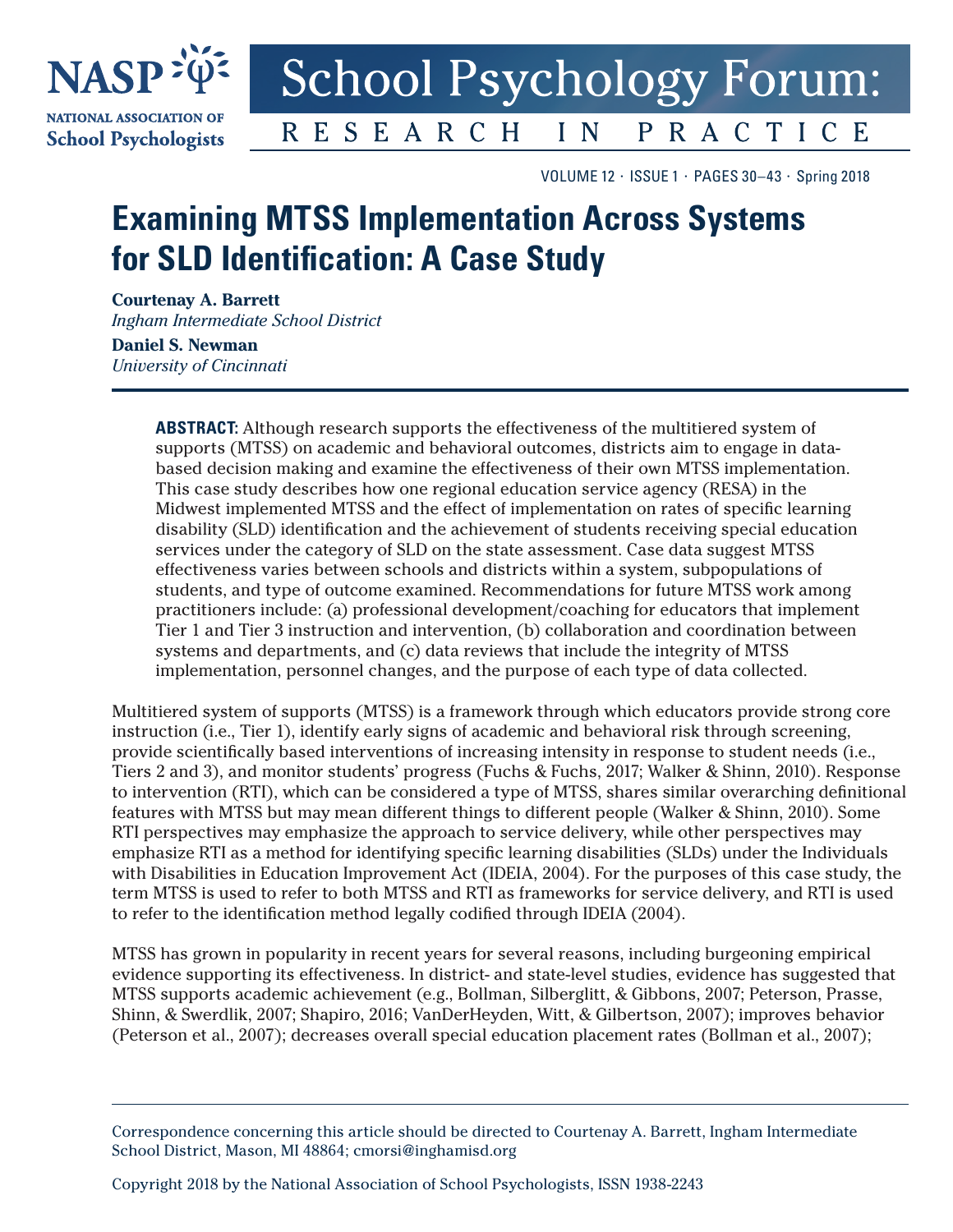decreases special education placement rates for those having an SLD (Jimerson, Burns, & VanDerHeyden, 2016); prevents the misclassification, overidentification (Deno, 2016), and disproportionality (VanDerHeyden et al., 2007) of special education students; and generally holds high levels of social validity from stakeholders (Peterson et al., 2007). A full review of these and other related studies is beyond the scope of this paper; interested readers are referred to Jimerson et al. (2016) for more detail regarding MTSS research. Although promising findings have emerged, idiosyncrasies such as funding, setting characteristics, and features of local MTSS implementation may have implications for generalizability.

As MTSS consists of multiple intertwined components (VanDerHeyden et al., 2007), another approach to evaluate the evidence base supporting MTSS is as a sum of its parts (Burns, 2010). Research documents the effectiveness of MTSS components including support for Tier 1 quality core instruction, Tier 2 supplemental interventions, and Tier 3 individualized interventions (Burns, 2010); universal screening and progress monitoring and making instructional decisions based on student need (Deno, 2016); early intervention in reading (e.g., Shanahan et al., 2010) and math (Fuchs, Fuchs, & Compton, 2012); and a skill-by-treatment interaction, or using preintervention achievement measures to predict intervention effects (Burns, Codding, Boice, & Lukito, 2010).

Only recently was the first nationwide evaluation of MTSS completed. Balu et al. (2015) investigated MTSS implementation in 1,300 randomly selected schools across 13 states during the 2011–2012 school year. Balu et al. (2015) found that, at best, MTSS implementation had a neutral impact on outcomes and, at worst, a negative impact. Strikingly, the assignment of students to Tier 2 or Tier 3 intervention services negatively impacted first graders' reading performance on a year-end comprehensive measure, although effects for Grades 2 and 3 were not statistically significant in either direction. However, MTSS implementation practices varied, even among schools that reported full implementation, and reading interventions varied in their impact across schools for four reading outcome measures in Grades 1, 2, and 3.

Some have concluded that the Balu et al. (2015) study is indicative of MTSS ineffectiveness. However, several MTSS scholars have critiqued the Balu et al. (2015) study for its overly complex design and for the fact that schools in the sample lacked procedural adherence to "best practice" in MTSS implementation. For example, scholars have criticized the combination of a cut score set at the 41st percentile, which likely resulted in too many students qualifying for more intensive intervention, and the many schools that reported not having students receiving intervention in Tiers 1, 2, and 3, "seems to undermine the evaluators' claim that the study schools were 'fully implementing' RTI" (Fuchs & Fuchs, 2017, p. 261). Therefore, some scholars have suggested the study be used formatively rather than summatively regarding MTSS effectiveness (Gersten, Jayanthi, & Dimino, 2017).

In summary, a modest empirical research base supports the effectiveness of MTSS in local contexts, and the components of MTSS are themselves evidence based, but there is not yet evidence for a singular, evidence-based approach. Therefore, it is imperative that schools and districts aim to engage in databased decision making and examine the effectiveness of their own MTSS implementation. MTSS implementation is costly for schools and districts (Fuchs et al., 2012), requiring sparse resources such as funding and time. During or after implementation, administrators seek to answer the following questions: Was MTSS implementation effective? Should we continue to allocate resources to MTSS? What was the return on investment for each component of MTSS implementation?

The purpose of this case study is to describe how one regional education service agency (RESA) in the Midwest implemented MTSS, the effect of implementation on rates of SLD identification, and the effect on achievement of students receiving special education services under the category of SLD on the state assessment. The case study documents part of the process used to answer complex questions regarding the effectiveness and resource efficiency of MTSS implementation and the challenges involved in addressing these questions. Recommendations for practice are offered for districts to generalize extant MTSS research to their own contexts, implement MTSS, and evaluate its effectiveness.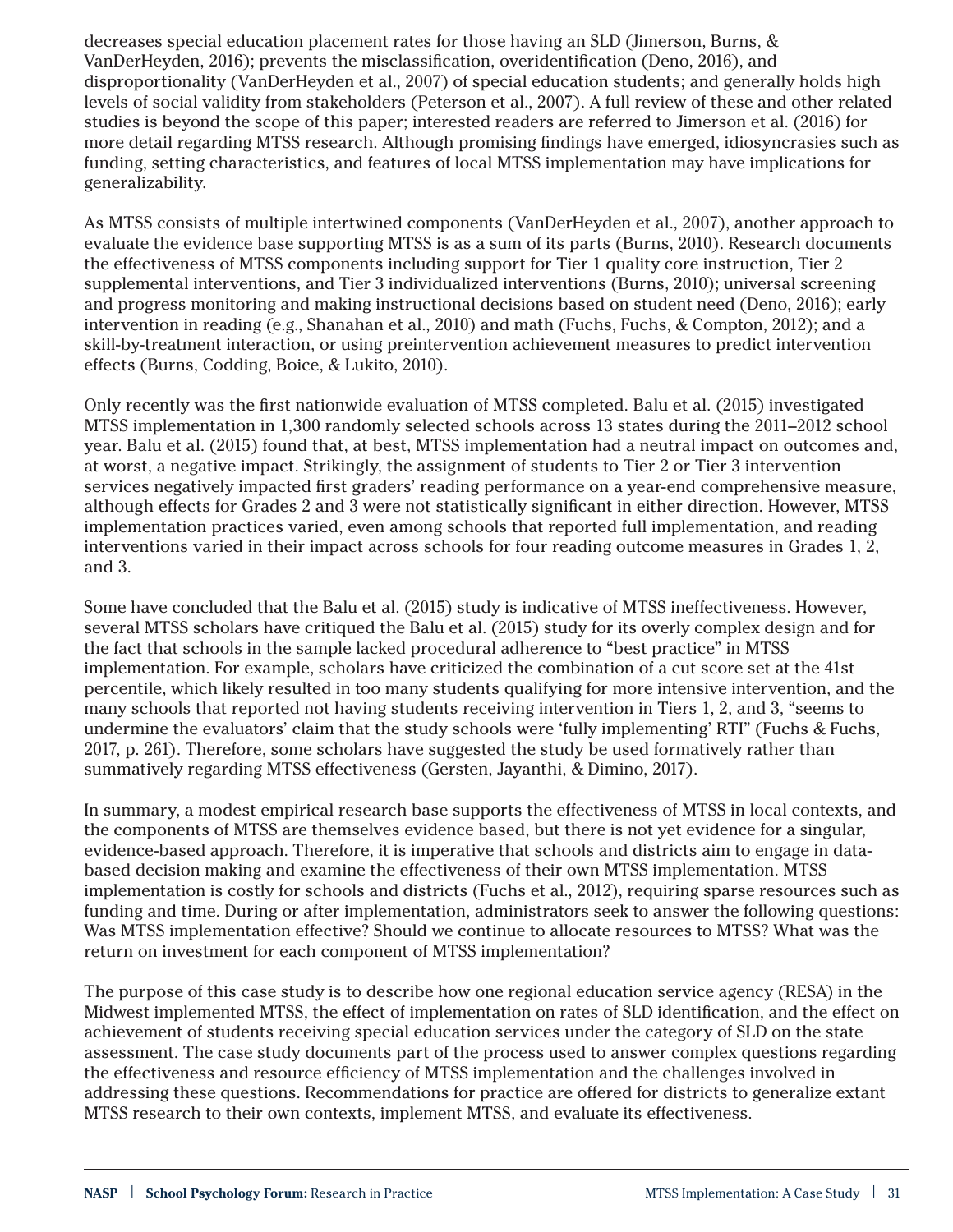## **METHOD**

Responsible for 12 school districts, the RESA in this case study serves a diverse population of approximately 44,000 students (40% from racially and ethnically diverse backgrounds, 45% who qualify for free or reduced-price meals). During the  $2016-2017$  school year,  $12.73\%$  of students ( $n = 5,650$ ) qualified for special education services compared to the state average of 12.91%. In that same year, 47.2% of third graders served by the RESA were proficient on the English/language arts (ELA) state assessment compared to 44.1% of all students in the state. Of the 12 public school districts served by the RESA, three are located in rural settings, one is in an urban setting, and the remaining districts are located in suburban areas or towns. The districts range in size from fewer than 800 students to more than 11,000 students in kindergarten through Grade 12.

#### **Process of Implementing MTSS as a Service Delivery Framework**

The RESA outlines eight essential components of MTSS: (a) shared leadership, (b) tiered systems, (c) research-based instruction and intervention, (d) universal screening, (e) progress monitoring, (f) databased decision making, (g) problem solving, and (h) family/parent involvement. These components were identified and defined from the literature (e.g., Batsche et al., 2005), other states' departments of education websites (e.g., Florida and Kansas), and a statewide workgroup supporting MTSS implementation.

MTSS implementation began in the 2007–2008 school year, prompted by three individuals: an administrator (trained as a school psychologist) at the RESA, a special education coordinator at the RESA (trained as a special educator), and a school-based school psychologist, all of whom had previous experience with MTSS in different settings. The first year of implementation focused on building consensus and buy-in among school districts around the need for MTSS and shifting away from balanced literacy (Fountas & Pinnell, 1996) and inquiry-based instructional approaches (Kirschner, Sweller, & Clark, 2006) to curricula using explicit instruction (Archer & Hughes, 2011). MTSS implementation was focused on the general education setting as a framework for service delivery, although RESA staff that prompted MTSS implementation reported that local culture viewed MTSS as an approach most applicable to special education settings (i.e., RTI for SLD identification). Three total buildings (i.e., two buildings across two districts, and one charter school) elected to begin MTSS implementation in 2007–2008. Seven additional buildings across three districts began implementation in 2008–2009.

MTSS implementation proliferated in 2009–2010 when the RESA received approximately \$11 million through the American Recovery and Reinvestment Act (ARRA), with over 50 buildings across 11 out of the 12 districts implementing MTSS. Funds were allocated through the RESA to local school districts and were used to repurpose school personnel to serve as MTSS coaches; purchase universal screeners, core curricula, and interventions; and engage in professional development (PD). At that time, the RESA partnered with a state-level workgroup to support MTSS implementation and provide PD. When collaborating with districts to use ARRA funds and implement MTSS, the RESA emphasized sustainability, encouraging districts to use funds in such a way to minimize the negative impact when ARRA funds expired in 2010–2011. For example, using ARRA funds to hire interventionists may then require administrators to let go of those personnel when the funds were no longer available. The RESA consulted with university-based experts on MTSS for several years after large-scale implementation in 2009.

In 2010–2011, as MTSS implementation in local districts continued, the RESA revised its own internal structure and approach to providing support to districts. At this time, the RESA facilitated a unified commitment to MTSS implementation across all 12 districts. In 2011–2012, a research-based core literacy program was formally supported by the RESA. In 2012–2013, SLD eligibility guidelines were revised to allow for RTI methods in schools and districts where MTSS implementation was sufficient. In schools and districts in which MTSS implementation had not occurred (with integrity), patterns of strengths and weaknesses (PSW; Cottrell & Barrett, 2016; Stuebing, Fletcher, Branum-Martin, & Francis, 2012) were used.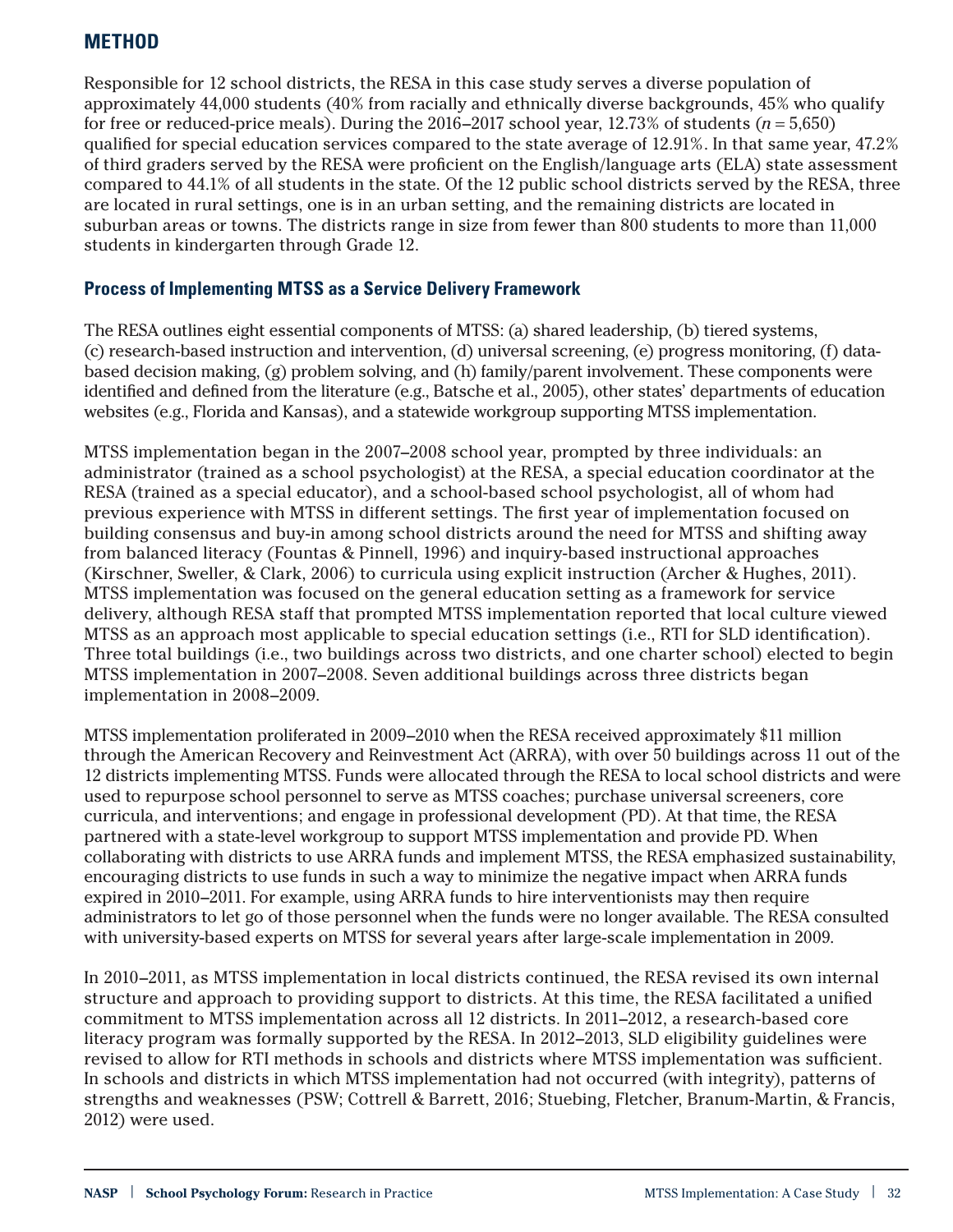In 2013–2014, a common data warehouse was purchased to facilitate data collection, storage, and analysis across multiple systems. Districts used different assessments, curricula, and/or programs, which lent themselves to different measures with varying degrees of technological compatibility. The mere collection and merging of various datasets (e.g., data from student information systems, curriculum-based measurement [CBM] assessment programs, behavior data, intervention data, and state assessment data) in various formats was a challenge in and of itself, and warranted a comprehensive solution. Early warning signs (EWS) data were used to identify secondary students at risk of academic failure or dropout in order to provide prevention and remediation services. The RESA continued to provide PD to almost 1,000 educators per academic year.

In 2014–2015, the RESA, in collaboration with local districts, conducted a comprehensive review of math curricula, chose one curriculum that was determined to be the best fit, and supported its implementation. Seven districts immediately adopted the new math curriculum, with additional districts adopting the curriculum in subsequent years. Finally, in 2015–2016, new SLD eligibility guidelines were implemented that required the use of RTI methods, as described later in this article.

#### *Professional Development*

Much of the investment in MTSS implementation was on the PD of teachers and administrators. PD topics included: consensus building, implementation of core curricula, the standardized administration and scoring of CBM assessment programs, data-based decision making, the standardized administration of interventions, overcoming logistical challenges such as scheduling, and using technology to collect, store, and analyze academic and behavioral data. PD was frequently provided through series of workshops, during which experts in each topic presented content to administrators and teachers. PD workshops typically employed a "train the trainer" model, such that district- or school-based leaders attended the workshops and were expected to then train their colleagues in the district or school. Other formats included short-term consultation with experts in the field and establishing structures that support MTSS components (e.g., data review meetings).

#### **Process of Implementing RTI for Special Education Decision Making**

In the beginning of the 2015–2016 school year, the RESA required RTI methods be included for SLD identification. A committee of 11 educators representing the RESA and two school districts led efforts to write the 78-page guidelines for SLD identification. As mentioned previously, the RESA allowed for either RTI methods or PSW methods from 2012–2013 until 2015–2016, depending on the integrity of local MTSS implementation. Most of the committee members who wrote the guidelines were trained as school psychologists. The document was adapted from a neighboring state's guidelines for SLD identification and reviewed by an expert in the field.

#### *Guidelines for SLD Identification*

Within the comprehensive psychoeducational evaluation, the multidisciplinary evaluation team is required to document responses to prespecified questions in order to determine if the student meets SLD eligibility criteria. The team addresses several questions to assess whether a student meets SLD impairment criteria: (a) Has the student been provided with learning experiences and instruction appropriate for age or state-approved grade/subject area standards in the general education setting (e.g., evidence of explicit, systematic core instruction with differentiation in the general education setting; evidence of intervention fidelity; sufficiently rigorous data documenting instruction to support the majority of students)? (b) Does a significant gap exist between the student's current level of performance and state-approved grade/subject area standards? (c) Has the student made sufficient or insufficient progress (i.e., rate of improvement) based on responses to intensive evidence-based intervention? (d) Has the student demonstrated inadequate achievement (e.g., below the 10th percentile when compared to peers) after intensive intervention? (e) What relevant behavior was observed during the required observations, and what is the relationship of the observed behavior to academic functioning? (f) Have all exclusionary factors been considered, and is any exclusionary factor the primary reason for the inadequate achievement or insufficient progress? (g) Are there educationally relevant medical findings?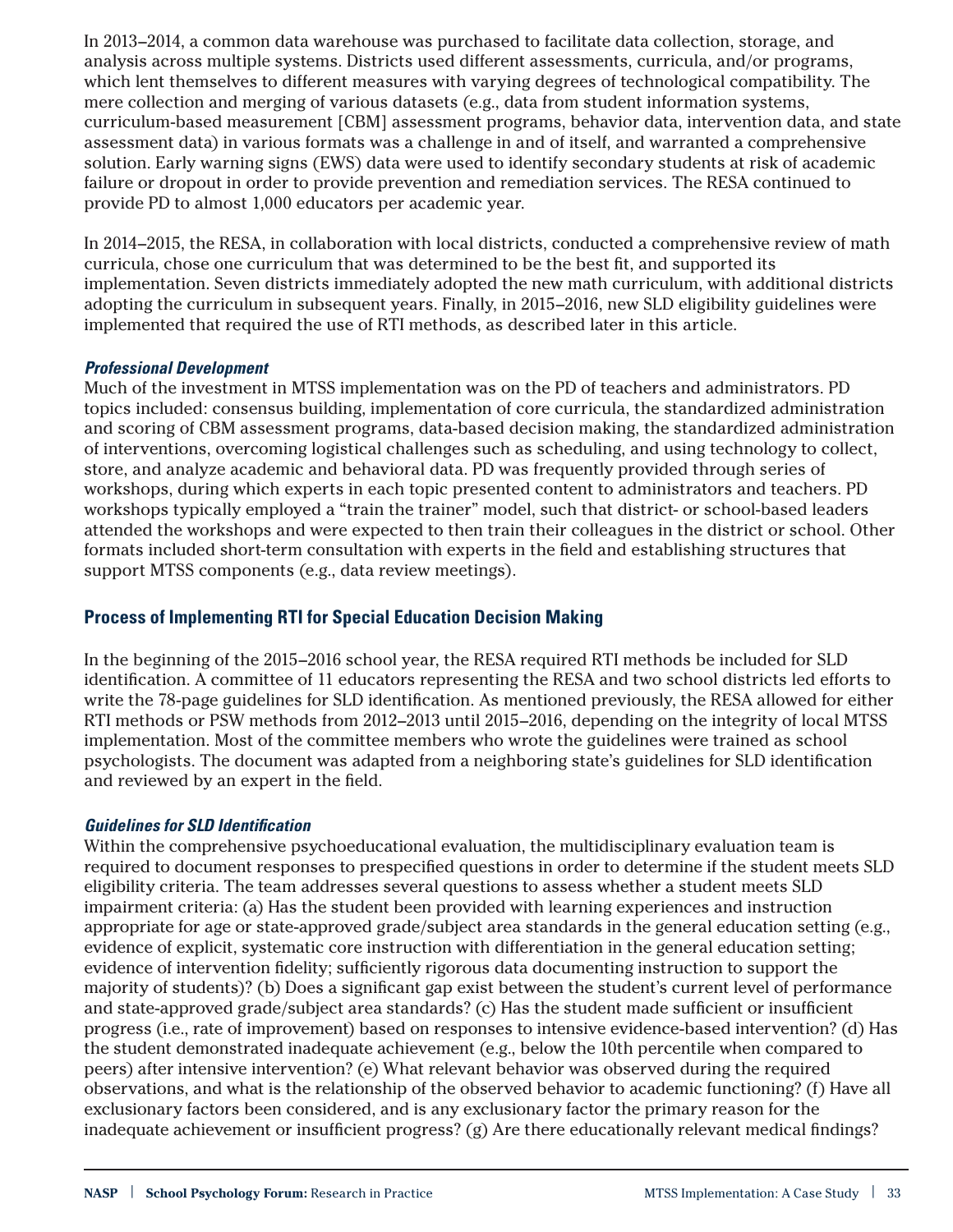and (h) Does the student require specially designed instruction? Interested readers are referred to the Appendix for additional details regarding these criteria.

After the team has determined that the student meets the criteria for an SLD, the team addresses three items to assess whether a student requires special education services: (a) What are the student's needs that could not be met through general education at the time of evaluation? (b) What accommodations, if any, can be made in the general education program to meet the student's identified needs and to allow the student to access the grade-level curriculum and meet the educational standards that apply to the student's current grade? and (c) What additional instruction does the student need that is not currently provided through the general education curriculum?

#### **Case Data**

This case study includes two types of data collected as part of typical programming: counts for students receiving special education services under the category of SLD and state assessment scores. Data are reported as they were available: from 2005–2006 until 2014–2015 for special education rates and from 2007–2008 until 2016–2017 for state assessment scores.

Student count data were submitted annually in the fall to the state department of education. Count data may be influenced not only by MTSS and the number of students identified as having an SLD, but also by students moving in and out of a district, the restructuring of districts/buildings, or students systematically choosing to attend schools outside of their assigned district to access specific types of special education programming. Student count data are reported by the district in which students received special education services, not the district where they resided.

Students are assessed in grades 3–8 and 11 in ELA, math, science, and/or social studies. The state assessment changed in 2014–2015 to align with the Common Core State Standards (CCSS) and was administered online (and then became adaptive in 2015–2016). This shift reflected an emphasis on reading complex texts to build knowledge (as opposed to reading and writing skills) and finding evidence within those texts. ELA and math data for third graders and seventh graders are reported to represent the elementary and middle school levels. Social studies and science data for 11th graders are reported to represent the high school level; 11th graders did not take state assessments in ELA or math. ELA and math achievement for 11th graders were assessed through the SAT beginning in 2015–2016. Prior to this, their ELA and math achievement were measured through a battery of assessments, including the ACT.

Descriptive statistics were used to illustrate the changes in the percentage of students receiving special education services and the proficiency rates among all students on the state assessment over time. In order to examine the relationship of special education services within an MTSS on the achievement of students identified as having an SLD, additional analyses were conducted with a subset of students (see Barrett, Stevenson, & Burns, under review). The subset of students included those who had received special education services by the RESA for at least 3 years (from 2012–2013 until 2014–2015) and excluded students that moved in or out of the RESA in that time frame (*N* = 3,796). This increased the likelihood of adequate exposure to the MTSS model implemented and supported by the RESA. Of these students, 542 and 553 were identified as having an SLD and took the ELA and math state assessments in 2014–2015, respectively.

## **RESULTS**

Between the 2005–2006 school year (4 years prior to large-scale MTSS implementation) and the 2014– 2015 school year (6 years after MTSS implementation), across the 12 school districts, the number of students in special education decreased gradually, for a total decline of 19.10% (1,897 fewer students), and the number of students identified as having an SLD decreased gradually, for a total decline of 40% (1,270 fewer students). [Figure 1](#page-5-0) illustrates the trend in the percentage of the total population of K–12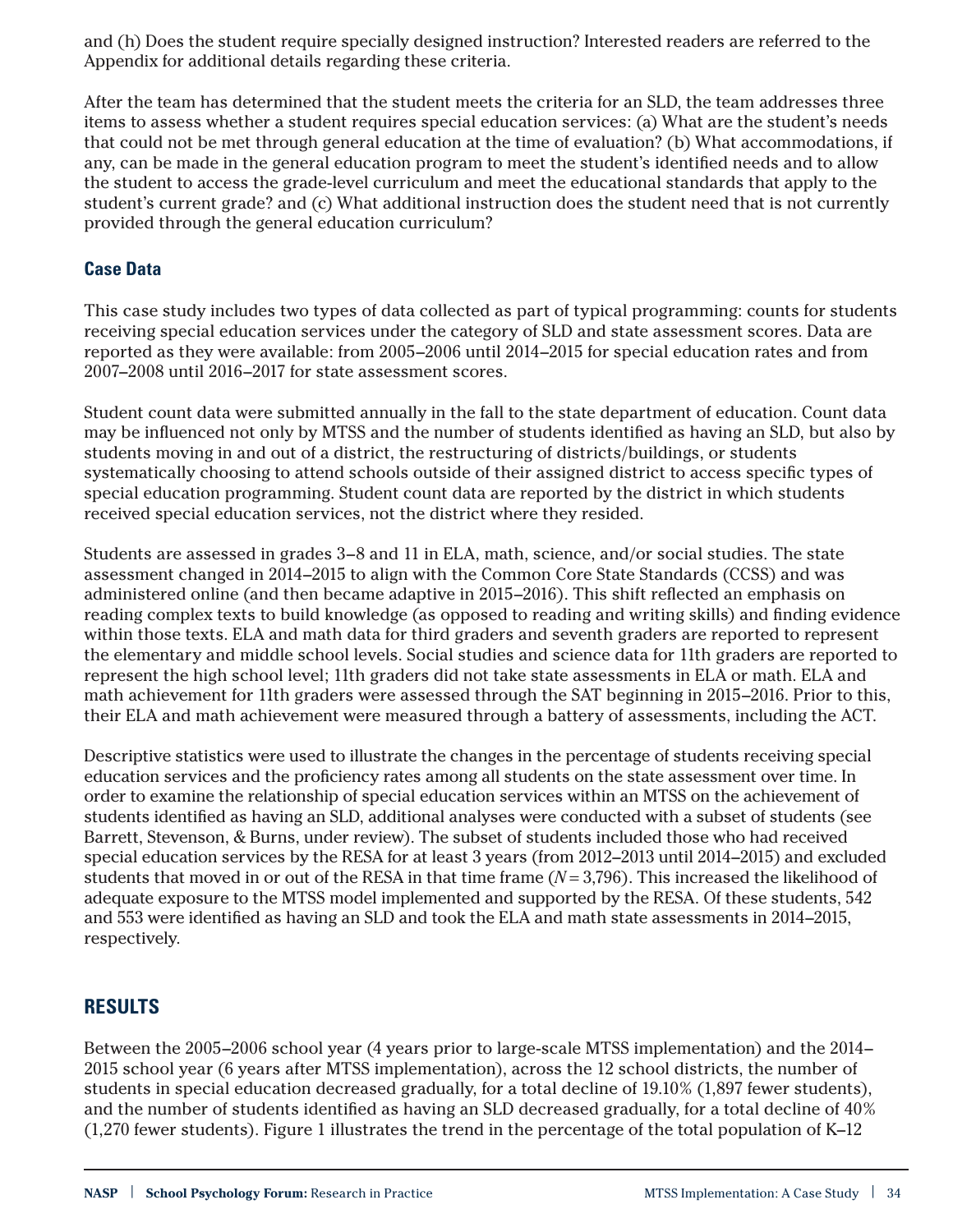#### <span id="page-5-0"></span>**Figure 1. Percentage of Total Population of K–12 Students Receiving Services for High-Incidence Disabilities**



students receiving special education services for high-incidence disabilities (i.e., speech and language impairment [SLI] and autism spectrum disorder [ASD]). SLI and ASD data were included to provide a reference for interpretation of the SLD data. The three vertical lines denote the following: preliminary MTSS implementation, large-scale MTSS implementation, and the allowance for RTI methods in SLD identification, described earlier. As shown, the percentage of students receiving services under SLD decreased, while the percentage of students receiving services under SLI remained fairly constant and the percentage of students receiving services under ASD increased.

[Figure 2](#page-5-1) illustrates the percentage of the total population of K–12 students receiving services for SLD disaggregated by district. The thickest line represents the RESA, or the aggregate of the 12 districts. As in [Figure 1,](#page-5-0) vertical lines denote milestones in MTSS implementation, described earlier. There is great variability across districts in their initial percentages of students identified as SLD in 2005–2006 and more recently in 2014–2015. Importantly, the aggregate line of decreasing percentages of SLD identification across the RESA does not represent all of the districts' trends equally. In fact, one district



## <span id="page-5-1"></span>**Figure 2. Percentage of Total Population of K–12 Students Receiving Services for SLD**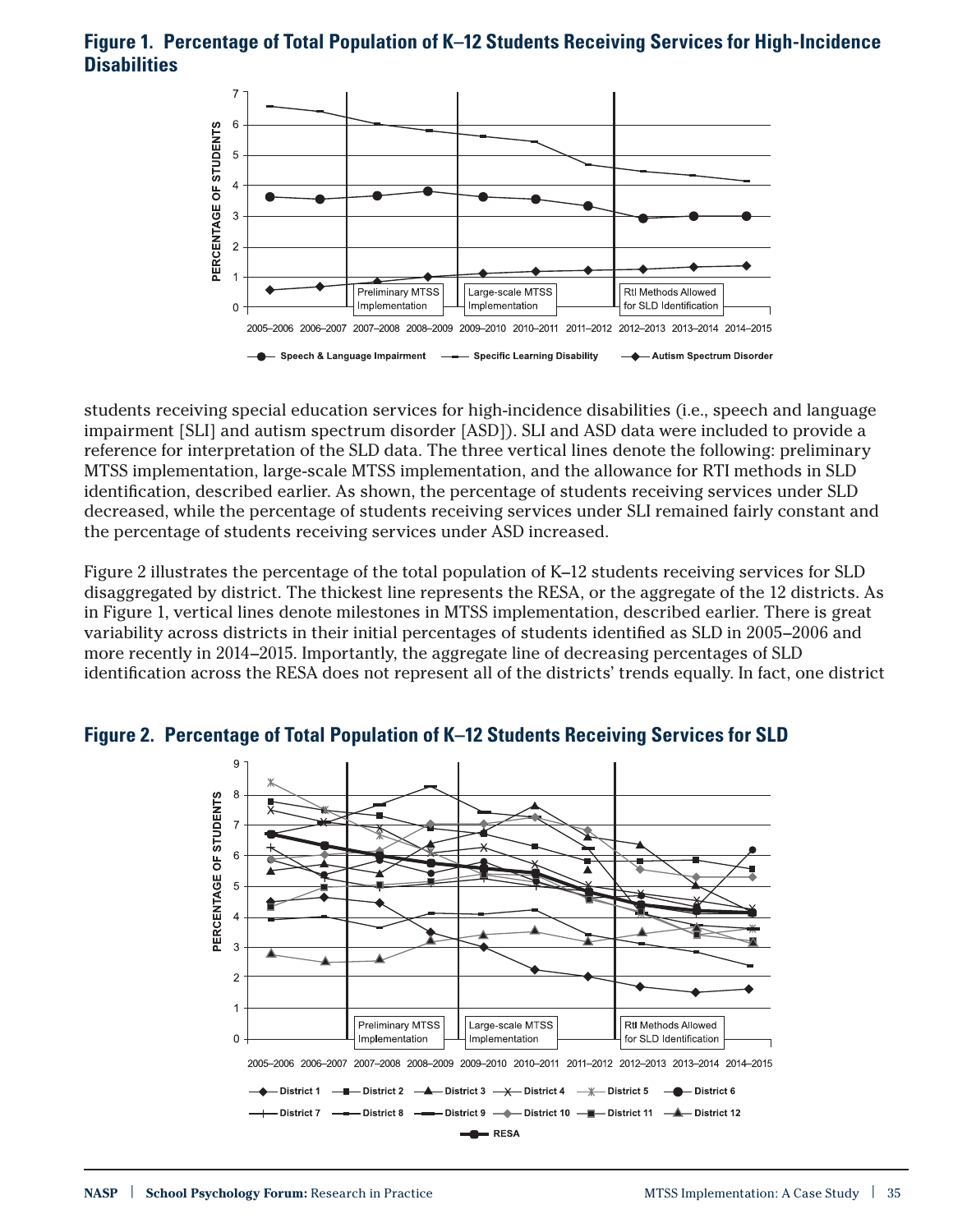## <span id="page-6-0"></span>**Figure 3. Percentage of Students Proficient on the ELA (Third and Seventh Grades) and Social Studies (11th Grade) State Assessments**



*Note*. CCSS = Common Core State Standards and denotes the change in the state assessment.

(i.e., District 12) experienced increases in the percentage of students identified as SLD; other districts (e.g., Districts 3, 9, and 10) experienced peaks and subsequent decreases; and still others remained fairly stable or inconsistent across time (e.g., District 6).

[Figure 3](#page-6-0) illustrates proficiency on the state assessment in ELA for third graders and seventh graders and in social studies for 11th graders, with and without disabilities, aggregated across the RESA. As in the previous figures, vertical lines denote MTSS milestones for context: large-scale MTSS implementation, the allowance of RTI methods for SLD identification depending on MTSS implementation in the local context, the change in the state assessment to align with the CCSS, and the requirement that RTI methods be used for SLD identification. Of note, an achievement gap persisted over 10 years despite large-scale MTSS implementation, with low rates of proficiency (i.e., less than 20%) among students receiving special education services in all reported grades.

<span id="page-6-1"></span>



*Note*. CCSS = Common Core State Standards and denotes the change in the state assessment.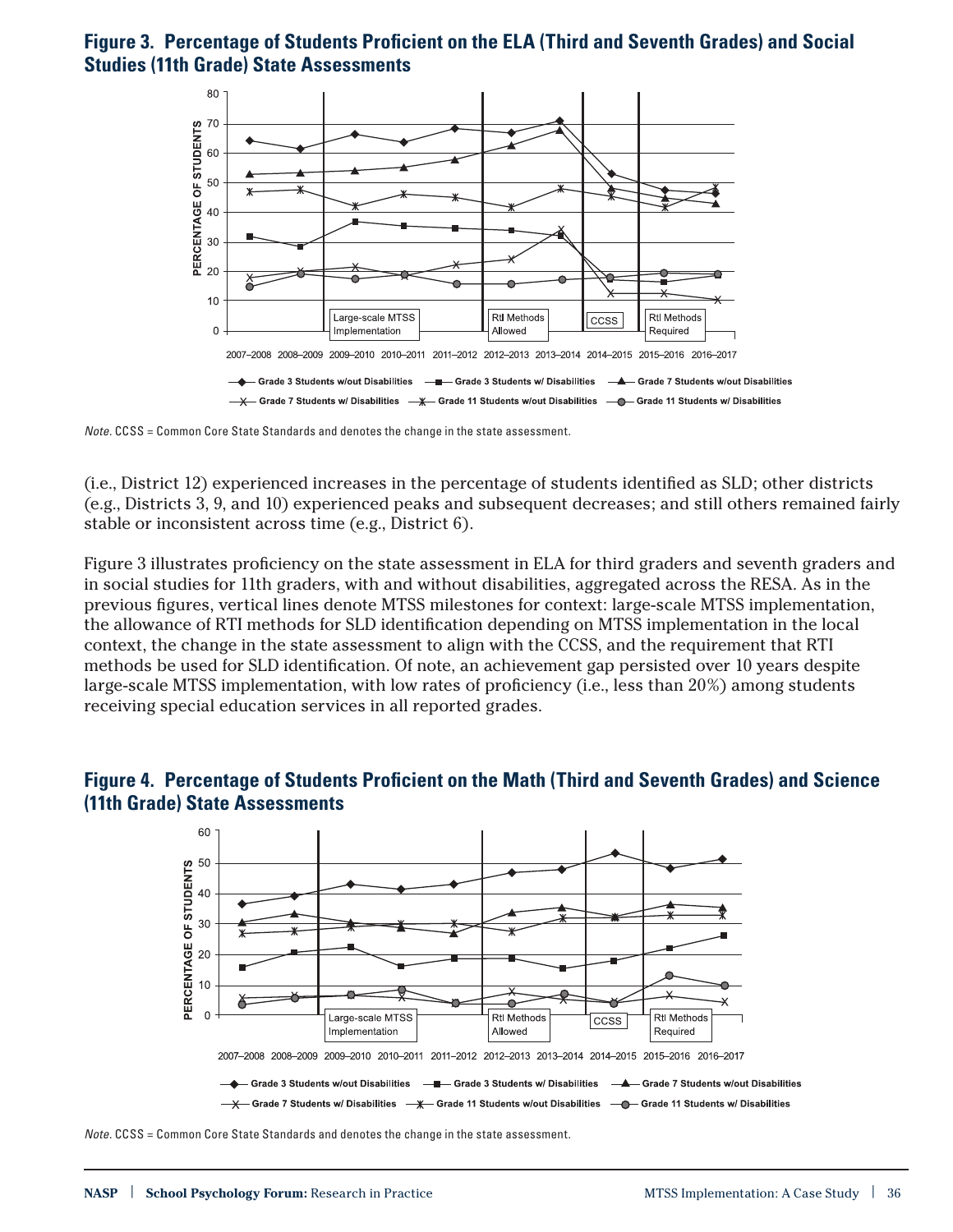[Figure 4](#page-6-1) illustrates proficiency on the state assessment in math for third graders and seventh graders and in science for 11th graders, with and without disabilities, aggregated across the RESA. As in the previous figures, vertical lines denote MTSS milestones for context. Proficiency rates generally increased over time for third graders, with and without disabilities, and seventh and 11th graders without disabilities. However, an achievement gap between general education and special education students also persisted over 10 years despite MTSS implementation. Students receiving special education services had extremely low proficiency rates in Grades 7 and 11 in 2016–2017 (i.e., 10% or less).

Of the subset of students that qualified for services under the category of SLD and took the ELA state assessment (*N* = 542) and math state assessment (*N* = 553), only 8.1% and 2.4% were proficient, respectively, in 2014–2015.

## **DISCUSSION**

This case study summarized MTSS implementation procedures and data across several years in 12 diverse school districts served by one RESA in the Midwest. Other settings are unlikely to have the same combination of idiosyncratic characteristics but are likely to encounter at least some of the contexts described (e.g., changes in state policy/law or the state assessment). Most notably, MTSS implementation was a process that occurred over almost a decade. Typical pre- and posttest approaches to measuring effectiveness are challenging because it was not always clear when MTSS implementation began or ended. In fact, some might argue MTSS implementation is never completed.

At the RESA level, rates of students receiving special education services over time decreased and proficiency rates for third graders, with and without disabilities, increased in math over time, even after an instrument change. These positive outcomes may be attributed to MTSS implementation holistically or to its specific evidence-based parts, but it is difficult to conclusively identify which of the many aspects of implementation contributed the most, or at all, given threats to internal validity. Despite these positive outcomes, MTSS implementation coincided with neutral or negative impacts for some students in some grades and content areas (see [Figures 3](#page-6-0) and [4](#page-6-1)). Results were inconsistent and challenging to interpret when looking across multiple districts, schools, grades, content areas, and students. From an administrative perspective where the allocation of resources is one of the chief priorities, this might be an unsatisfactory conclusion.

#### **Methodological Considerations**

In order for school districts to monitor the effectiveness of their own MTSS, two considerations emerge. First, MTSS implementation is unlikely to be episodic, such that the multiple components of MTSS may be implemented (with or without integrity) gradually over time, as described here. This may be particularly true when looking across multiple grades, schools, or districts (e.g., a district may buy screeners for kindergarteners through fourth graders, but not fifth through eighth graders; thus, screening may be implemented for some but not all grades within a district). However, staggered implementation (of components or across students) may not be structured enough to warrant multiple baseline designs. Additionally, the integrity of implementation may wax and wane over time, potentially corresponding with change in leadership or staff at the building level.

Second, it may be nearly impossible to disentangle the many factors or characteristics related to student achievement along with potential threats to internal validity such as history, instrument change, maturation, selection, and regression to the mean (Shadish, Cook, & Campbell, 2002). For example, in this particular case study, districts varied in their initial achievement, demographics, and willingness to implement MTSS (i.e., selection bias); the state assessment changed in 2014–2015 to align with the CCSS (i.e., instrument change); several districts changed CBM assessment programs and curricula (i.e., instrument change); administrative leadership changes impacted local policy and culture, including their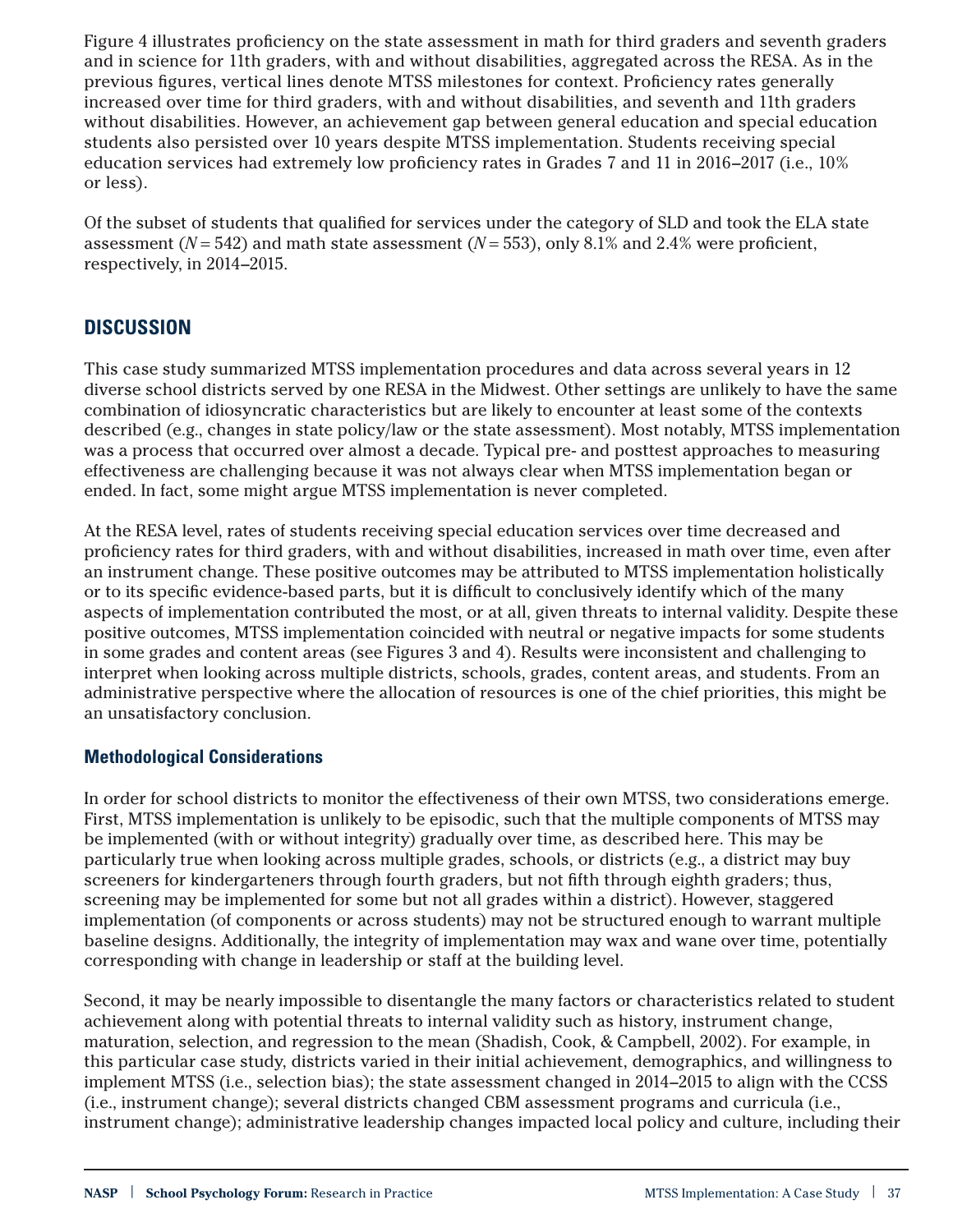formal or informal support for MTSS; state law regarding teacher evaluation changed (i.e., history); state law requiring third-grade students be proficient on the state reading assessment in order to be promoted was implemented (i.e., history); and local special education programming changed (e.g., pullout or resource room programming versus inclusive programming). These threats to internal validity, common among all districts and schools, challenge practitioners when examining the effectiveness of their own MTSS implementation.

#### **Variations in MTSS Implementation and Effectiveness Across Systems**

MTSS implementation and effectiveness varied by district and the type of outcome examined (e.g., SLD identification rates; achievement among the general education, special education, or SLD subpopulations; achievement among elementary, middle, or high school; or achievement in various content areas). As described in the introduction of this article with reference to Balu et al. (2015), MTSS implementation issues present challenges to evaluation, whether the assessment of implementation is internal or external. In short, it is difficult for districts to use data to make definitive conclusions about effectiveness across all grades, outcomes, and subpopulations. Rather, MTSS effectiveness may be better investigated by formatively asking for whom it was effective, how, and under what conditions.

Variations may have also been due to lack of MTSS integrity in some contexts. Fidelity data were periodically collected through up to nine tools (e.g., the tiered fidelity inventory; Algozzine et al., 2014), three of which were required by the state department of education. Standardized administration of several of these tools requires the assistance of external administrators, who were not always available. This lack of adherence to standardized administration in some settings limits the accuracy of these measures; therefore, these data are not reported. Integrity may have also been facilitated or frustrated by consensus among stakeholders or lack thereof, which may have been exacerbated by personnel changes. Even though some PD initiatives were specifically geared toward consensus building, it is unclear how effective they were. Time may be a central component of consensus building, but implementation driven by funding and the urgency to improve student outcomes may not allow for all-inclusive consensus and relationship building.

Even though schools/districts may have had variations in implementation, the collaboration across districts through the RESA was important. Shared costs of PD and resources decreased individual costs for each district, which is important, given the costly nature of MTSS and improves sustainability. Collaboration also allowed for a social support network, which helped when encountering amorphous barriers such as resistant culture or personnel.

#### **Importance of Tier 1**

Effective MTSS implementation presumes core Tier 1 instruction that supports 80% of students (Batsche et al., 2005), explicitly addressed in the SLD guidelines (see Guidelines for SLD Identification section). Here, universal screening data may be reviewed to document adequate core instruction. Even if universal screening data suggest that core instruction is adequate by a large percentage of students meeting the benchmark, absences or moving schools/classrooms may suggest that core instruction has not been received by a particular student, which is also addressed in the SLD guidelines.

However, if the purpose of MTSS is not solely to prevent students from being identified as having an SLD or to increase scores on universal screeners but rather to prevent the long-lasting consequences of poor academic achievement (e.g., school dropout, unemployment; Fuchs et al., 2012), then consideration of the low percentage of students, with and without disabilities, achieving proficiency on the state assessment is paramount. The focus of effective MTSS implementation must be on core instruction (VanDerHeyden et al., 2016), including class-wide intervention. Results suggest that Tier 1 should be the priority across the RESA.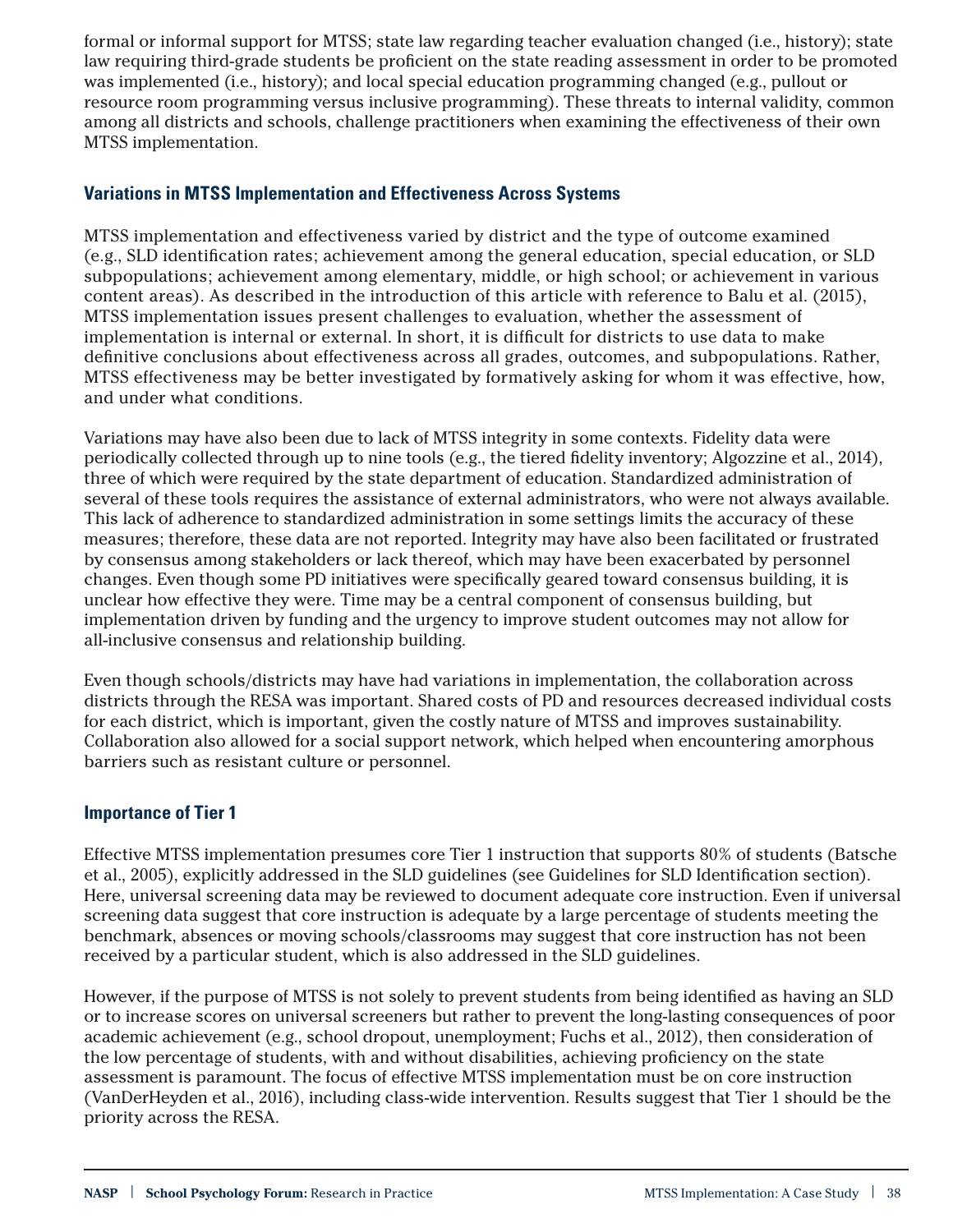## **Persisting Low Rates of Proficiency for Special Education Students**

The achievement gap between students with disabilities and those without persisted, even in MTSS. Defining and implementing specially designed instruction, or increasing the intensity of supplemental interventions, continues to challenge contemporary schools (VanDerHeyden et al., 2016). Furthermore, how the need for specially designed instruction or special education services contributes to SLD identification varies across the country (Cottrell & Barrett, 2016). Specialized expertise is required for effective MTSS implementation and to improve outcomes for the most challenging students. Readers are referred to Fuchs et al. (2012) for a comprehensive framework on how to conceptualize and implement Tier 3.

#### **Using PD to Improve MTSS Implementation**

PD that results in meaningful and measurable improvements in teacher practices and student outcomes continues to challenge practitioners and researchers alike. Not only does a growing body of research document the ineffectiveness of PD workshops (Desimone & Garet, 2015), PD workshops are also costly, with districts incurring costs for substitute teachers when classroom teachers attend PD during the school day, stipends for teachers to attend PD outside of work hours, fees for experts to come and present locally about an instructional practice or program, and/or registration and travel to and from the PD opportunity when the PD is not hosted by the school or district.

Many of the resources needed to effectively implement MTSS are PD costs. The RESA in this case study primarily approached PD through a "train-the-trainer" model, in which local "trainers" attended a series of PD workshops and were then expected to train local educators. In order for this model to be effective, one must presume that the trainers successfully acquired the skills and knowledge presented at the workshops; the trainers had the skills and access to successfully train local educators; and local educators then successfully acquired the skills and knowledge to more effectively work with students. Research suggests this is unlikely (e.g., Desimone & Garet, 2015).

More recently, the RESA has begun to engage in job-embedded PD and coaching, which has shown promise for effectively improving instructional practices (Knight, 2009). Another potential priority for the RESA should be to continue engaging in effective PD that strengthens Tier 1 core instruction and increases the specialized expertise of educators that deliver intensive, individualized Tier 3 intervention (e.g., special educators).

#### **Recommendations for Practice**

Several recommendations for practice might be made to further the implementation and effectiveness of MTSS for special education decision-making and student achievement.

- 1. Districts are encouraged to engage in effective PD, which includes coaching or consultation for direct service providers, and measure the effectiveness of their PD initiatives. This includes an explicit plan for providing PD/coaching for educators new to the district (i.e., recursive training) to mitigate the impact of educator turnover. PD/coaching for general education teachers providing core Tier 1 instruction and educators (e.g., special educators or interventionists) providing intensive Tier 3 services should be prioritized.
- 2. Districts are encouraged to engage in proactive and explicit collaboration and coordination across systems (e.g., elementary, middle, and high schools within a district or districts within a geographical region) and departments (e.g., general education, special education, research, and technology) to facilitate the many components of an effective MTSS, such as consensus building and buy-in; shared costs and resources; the coordination between tiers; and data collection, storage, analysis, and interpretation.
- 3. Districts are encouraged to engage in regular data reviews that not only include student outcomes, but also the integrity of MTSS implementation, the prevalence of educator turnover, and the need for or functioning of various types of data. Data regarding personnel changes may impact the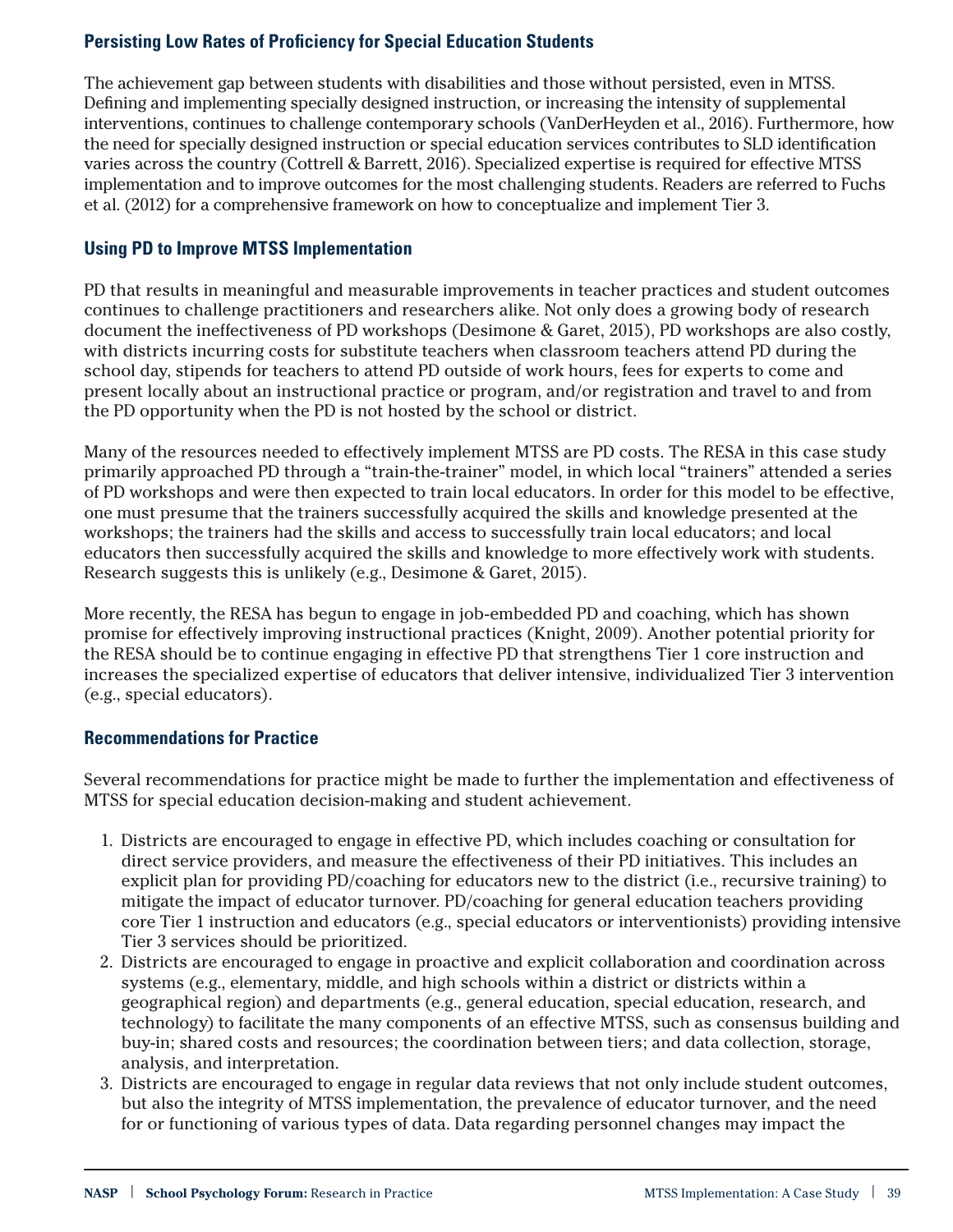culture around MTSS and increase costs around PD/coaching and therefore should be addressed. Contemporary MTSSs experience "data overload" (Fuchs et al., 2012; VanDerHeyden et al., 2016); therefore, data reviews should explicitly address the pruning of assessment activities.

## **CONCLUSION**

This case study contributed to the literature by documenting the implementation process of MTSS and RTI methods for SLD decision making in one RESA. Although other districts are unlikely to engage in an identical implementation process or experience identical threats to internal validity, most will encounter some similarities. As such, recommendations were made for future MTSS work among practitioners to improve implementation and effectiveness: (a) PD/coaching for educators that implement Tier 1 and Tier 3 instruction and intervention, (b) collaboration and coordination between systems and departments, and (c) data reviews that include the integrity of MTSS implementation, personnel changes, and the purpose of each type of data collected.

## **RESOURCES**

For more information on MTSS and SLD decision-making, readers are referred to:

- Jimerson, S. R., Burns, M. K., & VanDerHeyden, A. M. (Eds.). (2016). *Handbook of response to intervention: The science and practice of multi-tiered systems of support* (2nd ed.). New York, NY: Springer. This is a comprehensive, edited text featuring chapters on the state-of-the-art MTSS design and research.
- <http://www.rtinetwork.org/toolkit>links to a collaboratively developed toolkit developed by the RTI Action Network, which provides guidance on best practice related to RTI-based SLD identification.

## **ACKNOWLEDGMENTS**

The authors would like to thank Roberta Perconti for her assistance in conceptualizing this article.

| Criterion                                                                                                                                                                                              | <b>Examples of Criterion Assessment Methods</b>                                                                                                                                                                                                                                                                                                                                                                                                                                                                                                                                                                                                                         |
|--------------------------------------------------------------------------------------------------------------------------------------------------------------------------------------------------------|-------------------------------------------------------------------------------------------------------------------------------------------------------------------------------------------------------------------------------------------------------------------------------------------------------------------------------------------------------------------------------------------------------------------------------------------------------------------------------------------------------------------------------------------------------------------------------------------------------------------------------------------------------------------------|
| Has the student been provided with<br>learning experiences and instruction<br>appropriate for his or her age or<br>state-approved grade/subject area<br>standards in the general education<br>setting? | Evidence of explicit, systematic core instruction with<br>differentiation in general education setting<br>• Evidence of intervention fidelity<br>• Data that instruction was sufficiently rigorous to support the<br>majority of students, including comparison subgroup<br>• Data that the student attended school regularly for instruction<br>• Data on common factors such as history of absences; mobility<br>between classrooms or schools; behavior that disrupts<br>receiving instruction; student is part of a demographic<br>subgroup with a low percentage of students meeting age or<br>state-approved grade-level standards, or who are below<br>benchmark |
| Does a significant gap exist between<br>the student's current level of<br>performance and state-approved<br>grade/subject area standards?                                                              | Documentation of performance discrepancy between the<br>$\bullet$<br>student's score and that of peers, pre- and postintervention                                                                                                                                                                                                                                                                                                                                                                                                                                                                                                                                       |

# **APPENDIX. GUIDELINES FOR SLD IDENTIFICATION**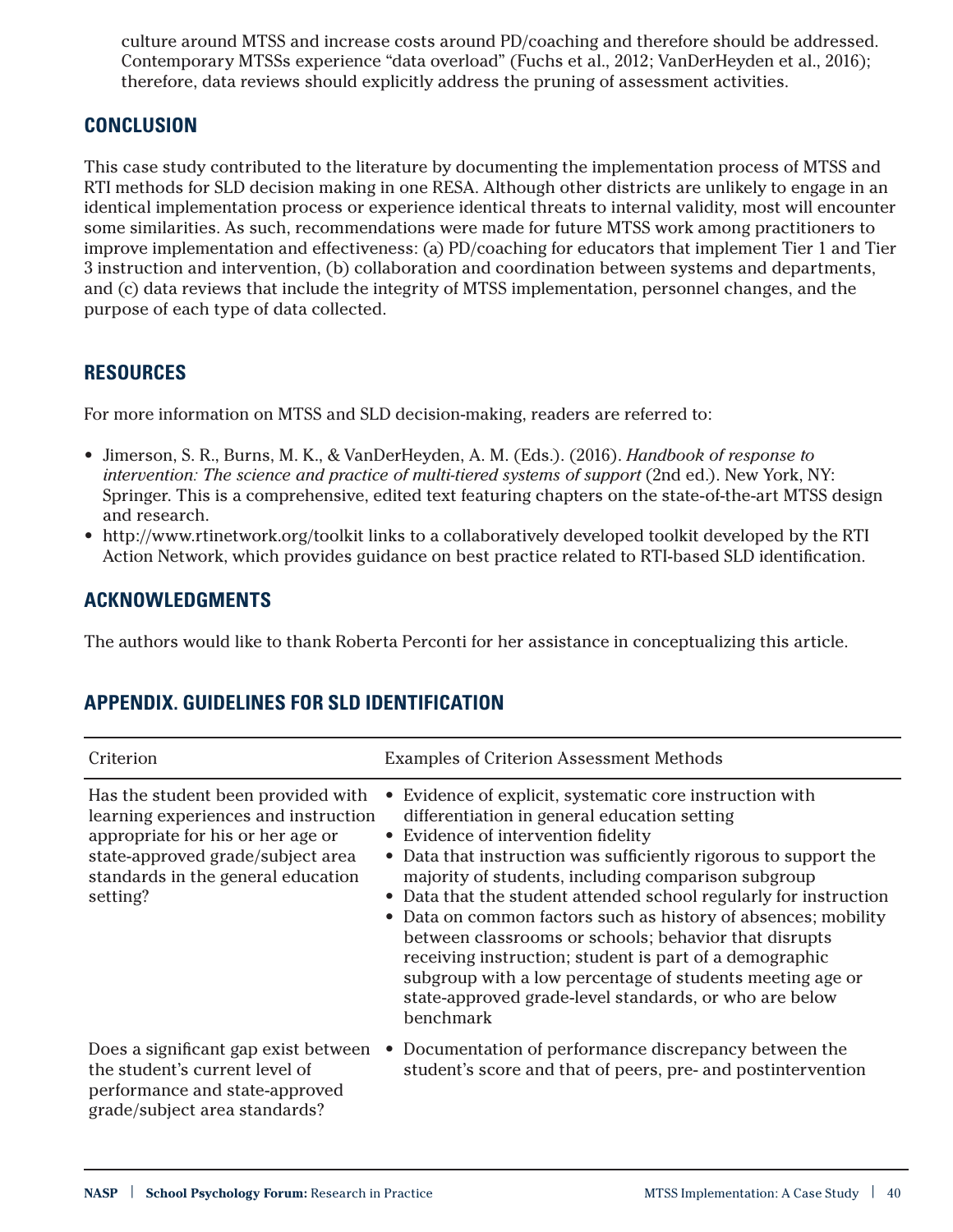Has the student made sufficient or insufficient (rate of improvement) based on his or her response to

intensive evidence-based

intervention?

Has the student demonstrated inadequate achievement (gap between student and peer group) after intensive intervention?

What relevant behavior was observed during the required observations, and what is the relationship of the observed behavior to academic functioning?

Have all exclusionary factors been considered, and is any exclusionary factor the primary reason for the inadequate achievement or insufficient progress?

Are there educationally relevant medical findings?

Does the student require specially designed instruction?

Criterion Examples of Criterion Assessment Methods

- Documentation of core (Tier 1), targeted (Tier 2), and/or intensive (Tier 3) interventions including implementer, duration/frequency, implementation fidelity/support, how interventions were matched to student need, and progress monitoring data in graphical form
- Documentation of at least two evidence-based interventions implemented, typically between 8–10 weeks, with increasing intensity between tiers
- Evidence of insufficient student progress as documented by insufficient rate of response to intensive evidence-based intervention
- Rate of progress is the same or less than same-grade peers, OR rate of progress is greater than same-grade peers but will not result in closing the achievement gap in a reasonable period of time, OR rate of progress is greater than same-grade peers, but intensity of resources necessary to obtain this rate of progress cannot be maintained in general education
- Results evaluated from one or more of: grade-based data, state-based assessment data (e.g., progress monitoring data on curriculum-based measures); SAT/ACT; district/classroom assessment; standardized assessment
- Students are below 10th percentile when compared to peers
- After intensive intervention and core instruction, student does not achieve adequately for his or her age or meet stateapproved grade/subject standards in one or more of eight SLD categories
- At least one systematic observation (i.e., direct observation of student learning in a natural setting relevant to the area of student academic functioning being observed) is completed
- Teacher interview for input regarding the observation, including history of Tier 2 and Tier 3 interventions previously received, is completed
- Documentation of data that student's insufficient progress is not due to environmental, cultural, or economic factors; limited English proficiency; lack of appropriate instruction in the identified area of concern (including irregular attendance, or high mobility); or other impairment is the primary reason explaining inadequate achievement/insufficient progress
- Student's medical information/history, as pertinent to the eligibility determination, is reviewed
- Evaluate whether student needs interventions that differ significantly in intensity and duration from what can be provided through general education resources alone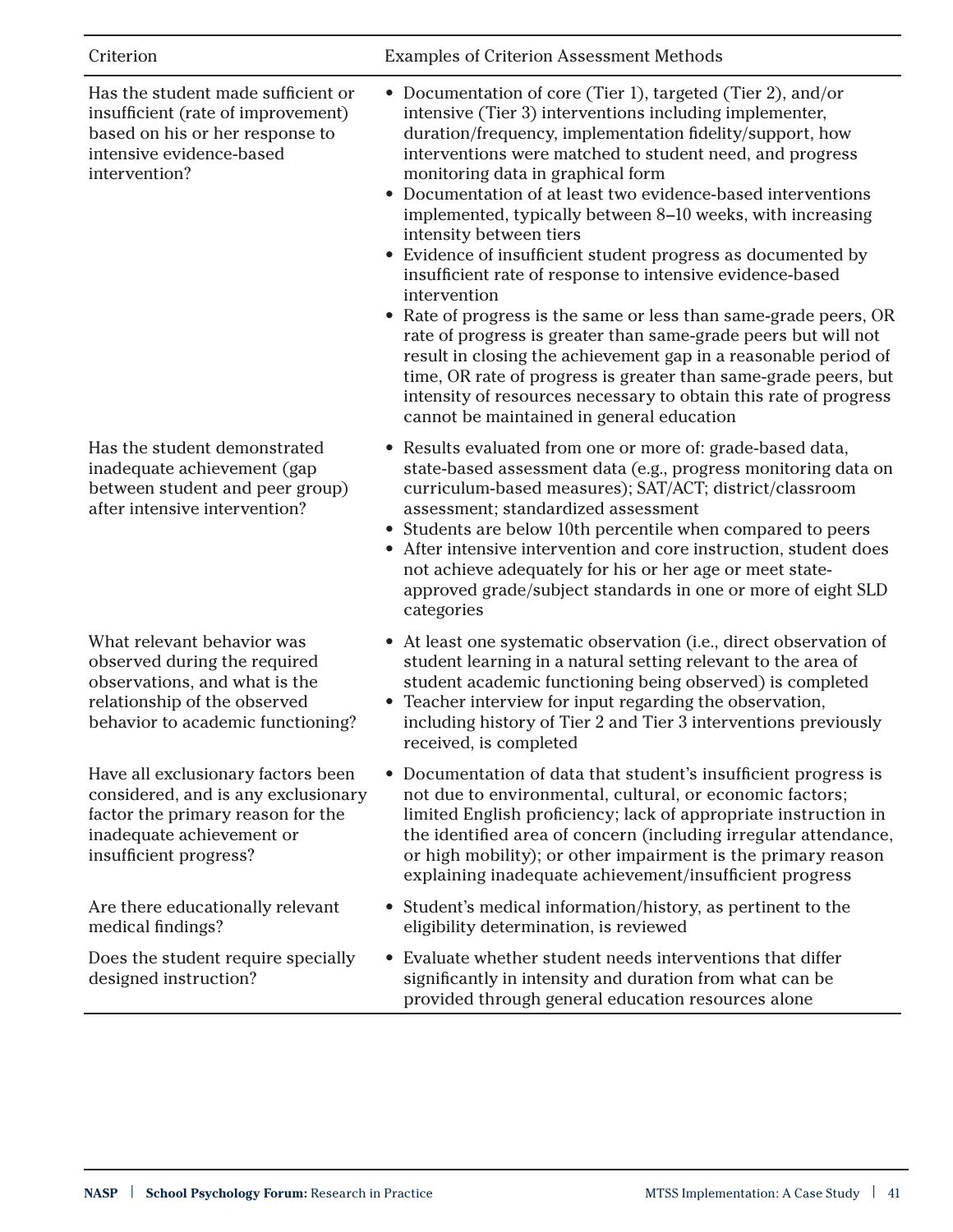## **REFERENCES**

- Algozzine, B., Barrett, S., Eber, L., George, H., Horner, R., Lewis, T., … Sugai, G. (2014). *School-wide PBIS tiered fidelity inventory*. OSEP Technical Assistance Center on Positive Behavioral Interventions and Supports. www.pbis.org
- Archer, A. L., & Hughes, C. A. (2011). *Explicit instruction: Effective and efficient teaching.* New York, NY: Guilford Press.
- Balu, R., Zhu, P., Doolittle, F., Schiller, E., Jenkins, J., & Gersten, R. (2015). *Evaluation of response to intervention practices for elementary school reading* (NCEE 2016–4000). Washington, DC: National Center for Education Evaluation and Regional Assistance, U.S. Department of Education.
- Barrett, C. A., Stevenson, N. A., & Burns, M. K. (under review). Relationship between disability category, time spent in general education, and academic achievement. Manuscript submitted for publication.
- Batsche, G., Elliott, J., Graden, J., Grimes, J., Kovaleski, J. F., & Prasse, D. (2005). *Response to intervention: Policy considerations and implementation*. Alexandria, VA: National Association of State Directors of Special Education.
- Bollman, K. A., Silberglitt, B., & Gibbons, K. A. (2007). The St. Croix River education district model: Incorporating systems-level organization and a multi-tiered problem-solving process for intervention delivery. In S. R. Jimerson, M. K. Burns, & A. M. VanDerHeyden, (Eds.), *Handbook of response to intervention: The science and practice of assessment and intervention* (pp. 319–330). New York, NY: Springer.
- Burns, M. K. (2010). Response-to-intervention research: Is the sum of the parts as great as the whole? *Perspectives on Language and Literacy*, *36*(2), 13–15.
- Burns, M. K., Codding, R. S., Boice, C. H., & Lukito, G. (2010). Meta-analysis of acquisition and fluency math interventions with instructional and frustration level skills: Evidence for a skill-by-treatment interaction. *School Psychology Review*, *39*, 69–83.
- Cottrell, J. M., & Barrett, C. A. (2016). Defining the undefinable: Operationalization methods to identify specific learning disabilities among practicing school psychologists. *Psychology in the Schools*, *53*, 143–157. doi:10.1002/pits.21892
- Deno, S. L. (2016). Data-based decision making. In S. Jimerson, M. K. Burns, & A. M. VanDerHeyden, (Eds.), *Handbook of response to intervention: The science and practice of assessment and intervention* (2nd ed., pp. 9–28). New York, NY: Springer.
- Desimone, L. M., & Garet, M. S. (2015). Best practices in teachers' professional development in the United States. *Psychology, Society, & Education*, *7*(3), 252–263.
- Fountas, I. C., & Pinnell, G. S. (1996). *Guided reading: Good first teaching for all children*. Portsmouth, NH: Heinemann.
- Fuchs, D., & Fuchs, L. S. (2017). Critique of the national evaluation of response to intervention: A case for simpler frameworks. *Exceptional Children*, *83*, 255–268.
- Fuchs, D., Fuchs, L. S., & Compton, D. L. (2012). Smart RTI: A next-generation approach to multilevel prevention. *Exceptional Children*, *78*, 263–279.
- Gersten, R., Jayanthi, M., & Dimino, J. (2017). Too much, too soon? Unanswered questions from national response to intervention evaluation. *Exceptional Children*, *83*, 244–254.
- Individuals With Disabilities Education Improvement Act of 2004, 20 U.S.C. § 1400. (2004). Retrieved from http://idea.ed.gov/download/statute.html
- Jimerson, S., Burns, M. K., & VanDerHeyden, A. M. (Eds.). (2016). *The handbook of response to intervention: The science and practice of assessment and intervention* (2nd ed.). New York, NY: Springer.
- Kirschner, P. A., Sweller, J., & Clark, R. E. (2006). Why minimal guidance during instruction does not work: An analysis of the failure of constructivist, discovery, problem-based, experiential, and inquiry-based teaching. *Educational Psychologist*, *41*(2), 75–86. doi:10.1207/s15326985ep4102\_1
- Knight, J. (Ed.). (2009). *Coaching: Approaches and perspectives*. Thousand Oaks, CA: Corwin Press.
- Peterson, D. W., Prasse, D. P., Shinn, M. R., & Swerdlik, M. E. (2007). The Illinois flexible service delivery model: A problem-solving model initiative. In S. R. Jimerson, M. K. Burns, & A. M. VanDerHeyden, (Eds.), *Handbook of response to intervention: The science and practice of assessment and intervention* (pp. 300–318). New York, NY: Springer.